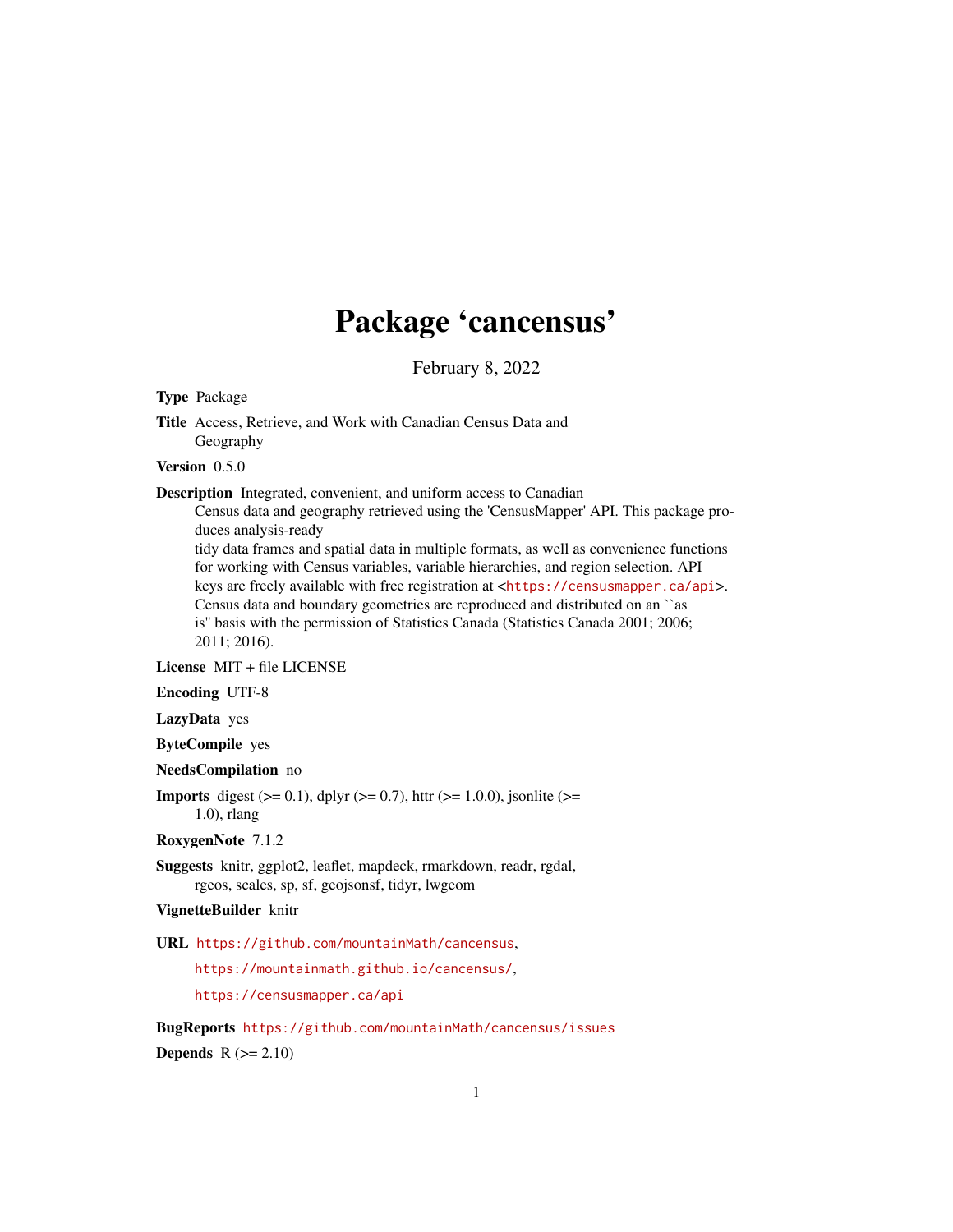<span id="page-1-0"></span>Author Jens von Bergmann [aut] (API creator and maintainer), Dmitry Shkolnik [aut, cre] (Package maintainer, responsible for correspondence), Aaron Jacobs [aut]

Maintainer Dmitry Shkolnik <shkolnikd@gmail.com>

Repository CRAN

Date/Publication 2022-02-08 07:10:02 UTC

# R topics documented:

|       |                                                                                                                    | $\overline{2}$  |
|-------|--------------------------------------------------------------------------------------------------------------------|-----------------|
|       |                                                                                                                    | 3               |
|       |                                                                                                                    | $\overline{4}$  |
|       |                                                                                                                    | 5               |
|       |                                                                                                                    | 6               |
|       |                                                                                                                    | 6               |
|       |                                                                                                                    | $\overline{7}$  |
|       |                                                                                                                    | $\overline{7}$  |
|       | $find\_census\_vectors \ldots \ldots \ldots \ldots \ldots \ldots \ldots \ldots \ldots \ldots \ldots \ldots \ldots$ | 8               |
|       |                                                                                                                    | 9               |
|       |                                                                                                                    | -11             |
|       |                                                                                                                    | <sup>12</sup>   |
|       |                                                                                                                    | -13             |
|       |                                                                                                                    | $\overline{14}$ |
|       |                                                                                                                    |                 |
|       |                                                                                                                    |                 |
|       |                                                                                                                    |                 |
|       |                                                                                                                    |                 |
|       |                                                                                                                    | -18             |
|       |                                                                                                                    |                 |
|       |                                                                                                                    | -19             |
|       |                                                                                                                    | <sup>20</sup>   |
|       |                                                                                                                    |                 |
|       |                                                                                                                    | 21              |
| Index |                                                                                                                    | 22              |
|       |                                                                                                                    |                 |

as\_census\_region\_list *Convert a (suitably filtered) data frame from* [list\\_census\\_regions](#page-13-1) *to a list suitable for passing to* [get\\_census](#page-8-1)*.*

#### Description

Convert a (suitably filtered) data frame from [list\\_census\\_regions](#page-13-1) to a list suitable for passing to [get\\_census](#page-8-1).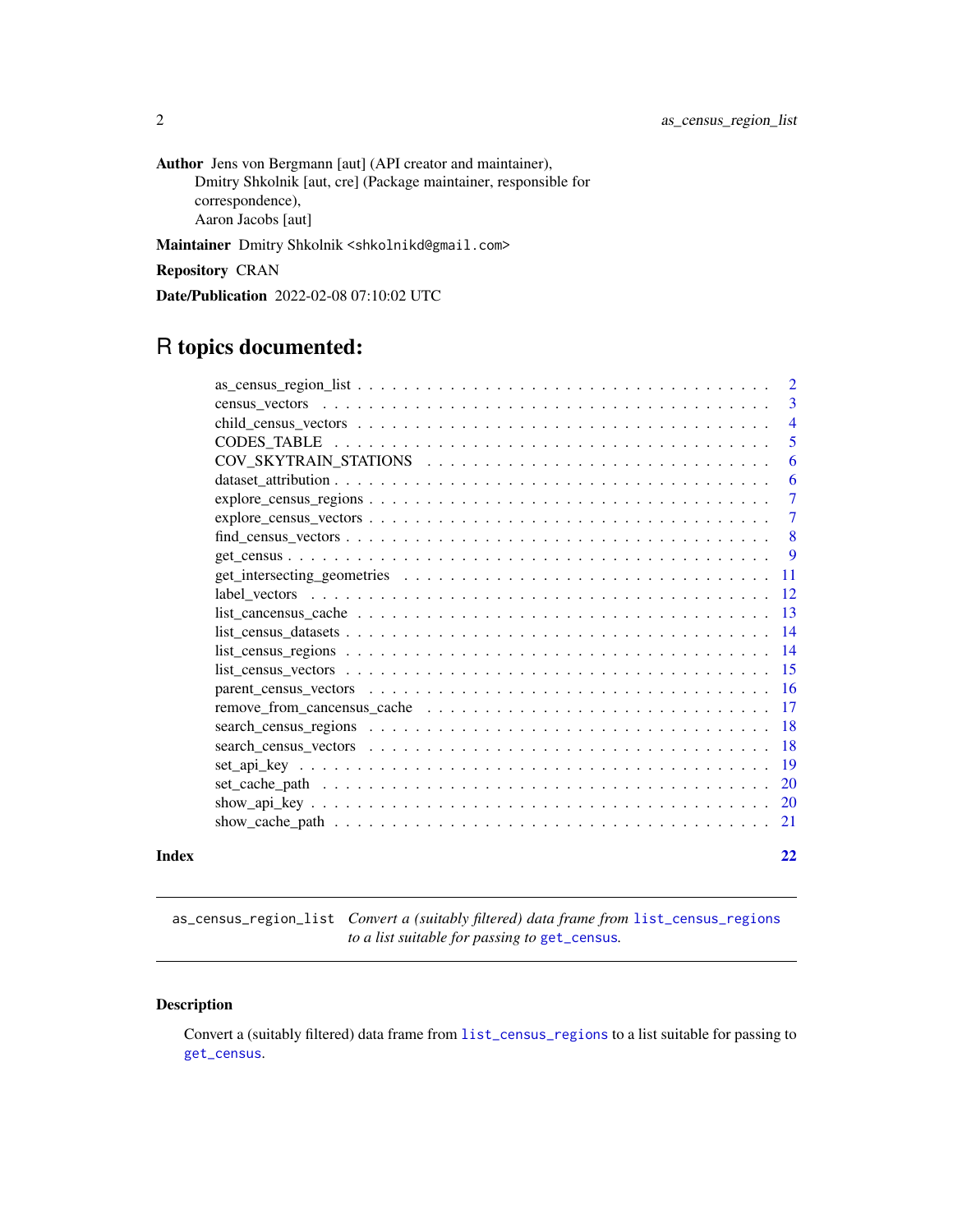#### <span id="page-2-0"></span>census\_vectors 3

#### Usage

```
as_census_region_list(tbl)
```
#### Arguments

tbl A data frame, suitably filtered, as returned by [list\\_census\\_regions](#page-13-1).

#### Examples

```
## Not run:
library(dplyr, warn.conflicts = FALSE)
# Query the CensusMapper API for the total occupied dwellings
# of 20 random Census Subdivisions, in Census 2016.
regions <- list_census_regions("CA16") %>%
  filter(level == "CSD") %>%
  sample_n(20) %>%
  as_census_region_list()
occupied <- get_census("CA16", regions = regions,
                            vectors = c("v_CA16_408"),
                            level = "Regions")
```
## End(Not run)

| census vectors | Return Census variable names and labels as a tidy data frame (Dep- |
|----------------|--------------------------------------------------------------------|
|                | recated)                                                           |

#### Description

Return Census variable names and labels as a tidy data frame (Deprecated)

#### Usage

```
census_vectors(x)
```
#### Arguments

x A data frame, sp or sf object returned from get\_census or similar.

#### Value

A data frame with a column variable containing the truncated variable name, and a column label describing it.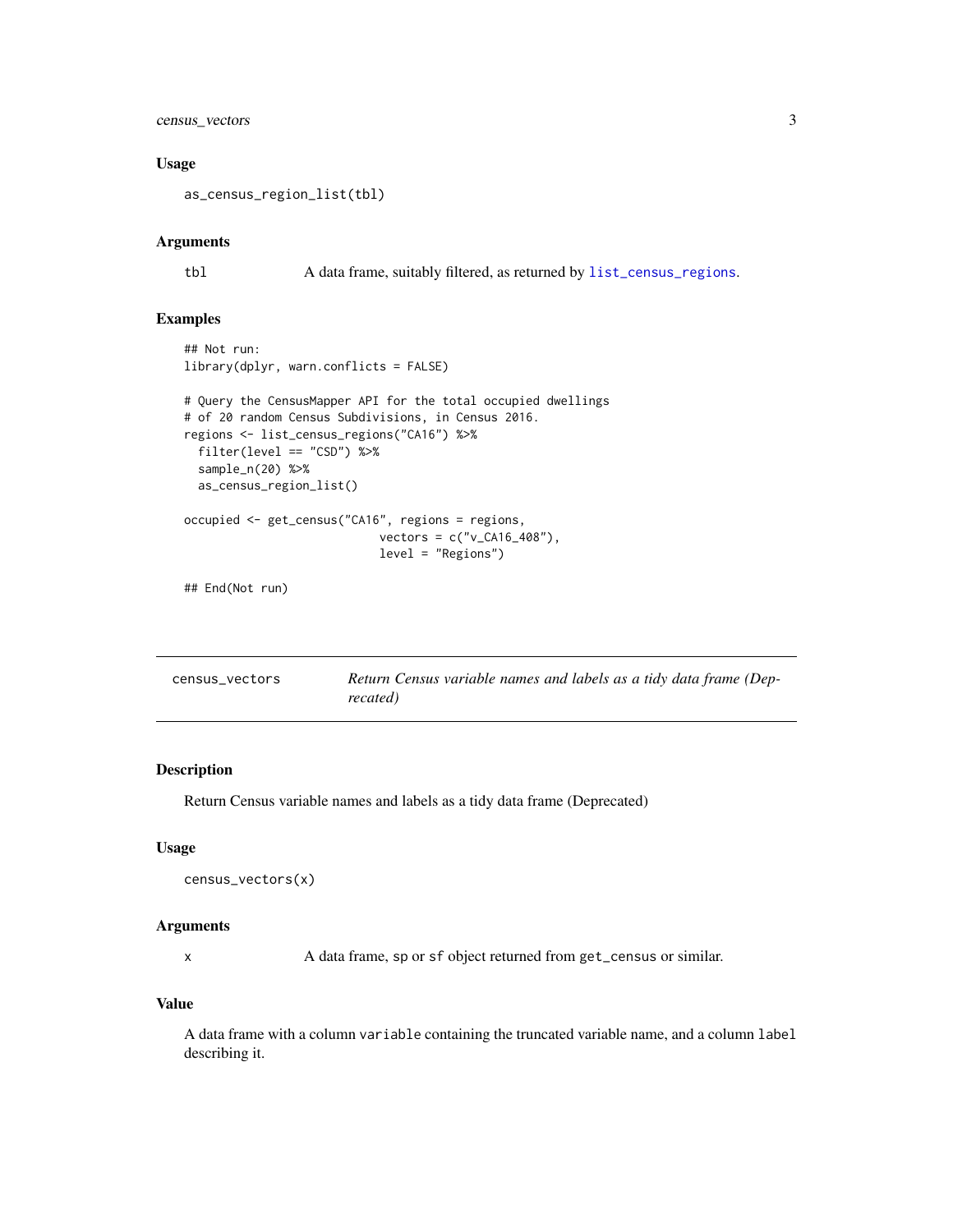#### Examples

```
## Not run:
# Query census data with truncated labels:
census_data <- get_census(dataset='CA16', regions=list(CMA="59933"),
                          vectors=c("v_CA16_408","v_CA16_409","v_CA16_410"),
                          level='CSD', geo_format = "sf", labels="short")
# Get details for truncated vectors:
census_vectors(census_data)
## End(Not run)
```

| child_census_vectors List all child variables from vector hierarchies given either |
|------------------------------------------------------------------------------------|
| a list of Census variables returned by list_census_vectors,                        |
| search_census_vectors, find_census_vectors, or a direct string                     |
| reference to the vector code.                                                      |

#### Description

List all child variables from vector hierarchies given either a list of Census variables returned by list\_census\_vectors, search\_census\_vectors, find\_census\_vectors, or a direct string reference to the vector code.

#### Usage

```
child_census_vectors(
  vector_list,
  leaves_only = FALSE,
  max\_level = NA,
  keep_parent = FALSE
\mathcal{L}
```
#### Arguments

| vector_list | the list of vectors to be used, either a character vector or a filtered tibble as<br>returned from list_census_vectors.                       |
|-------------|-----------------------------------------------------------------------------------------------------------------------------------------------|
| leaves_only | boolean flag to indicate if only final leaf vectors should be returned, <i>i.e.</i> terminal<br>vectors that themselves do not have children. |
| max level   | optional, maximum depth to look for child vectors. Default is NA and will return<br>all child census vectors.                                 |
| keep_parent | optional, also return parent vector in list of results. Default is set to FALSE.                                                              |

<span id="page-3-0"></span>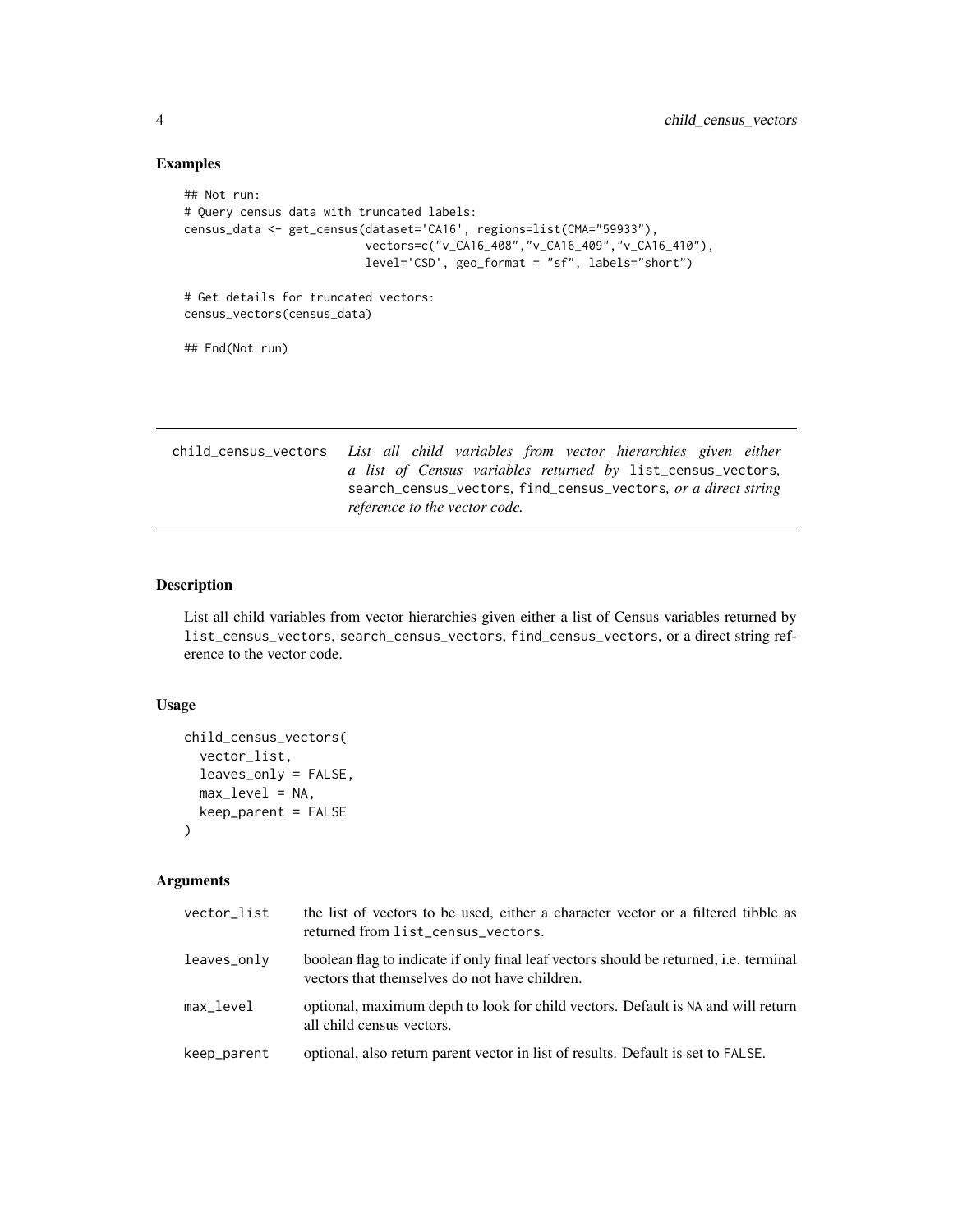#### <span id="page-4-0"></span>CODES\_TABLE 5

#### Examples

```
# Query parent vectors directly using vector identifier
child_census_vectors("v_CA16_2510")
## Not run:
# Example using multiple vectors coerced into a list
child_census_vectors(c("v_CA16_2510","v_CA16_2511","v_CA16_2512"))
# or, equivalently
selected_vectors <- c("v_CA16_2510","v_CA16_2511","v_CA16_2512")
child_census_vectors(selected_vectors)
# Example using dplyr and piped arguments
library(dplyr, warn.conflicts = FALSE)
list_census_vectors("CA16") %>%
  filter(vector == "v_CA16_2510") %>%
  child_census_vectors(TRUE)
# this will return the equivalent of c("v_CA16_2510", child_census_vectors("v_CA16_2510"))
list_census_vectors("CA16") %>%
  filter(vector == "v_CA16_2510") %>%
  child_census_vectors(TRUE, keep_parent = TRUE)
## End(Not run)
```
CODES\_TABLE *A dataset with code table summaries for census data*

#### Description

A dataset with code table summaries for census data

#### Author(s)

derived from StatCan definitions

#### References

<https://www12.statcan.gc.ca/census-recensement/2016/ref/dict/geo012-eng.cfm>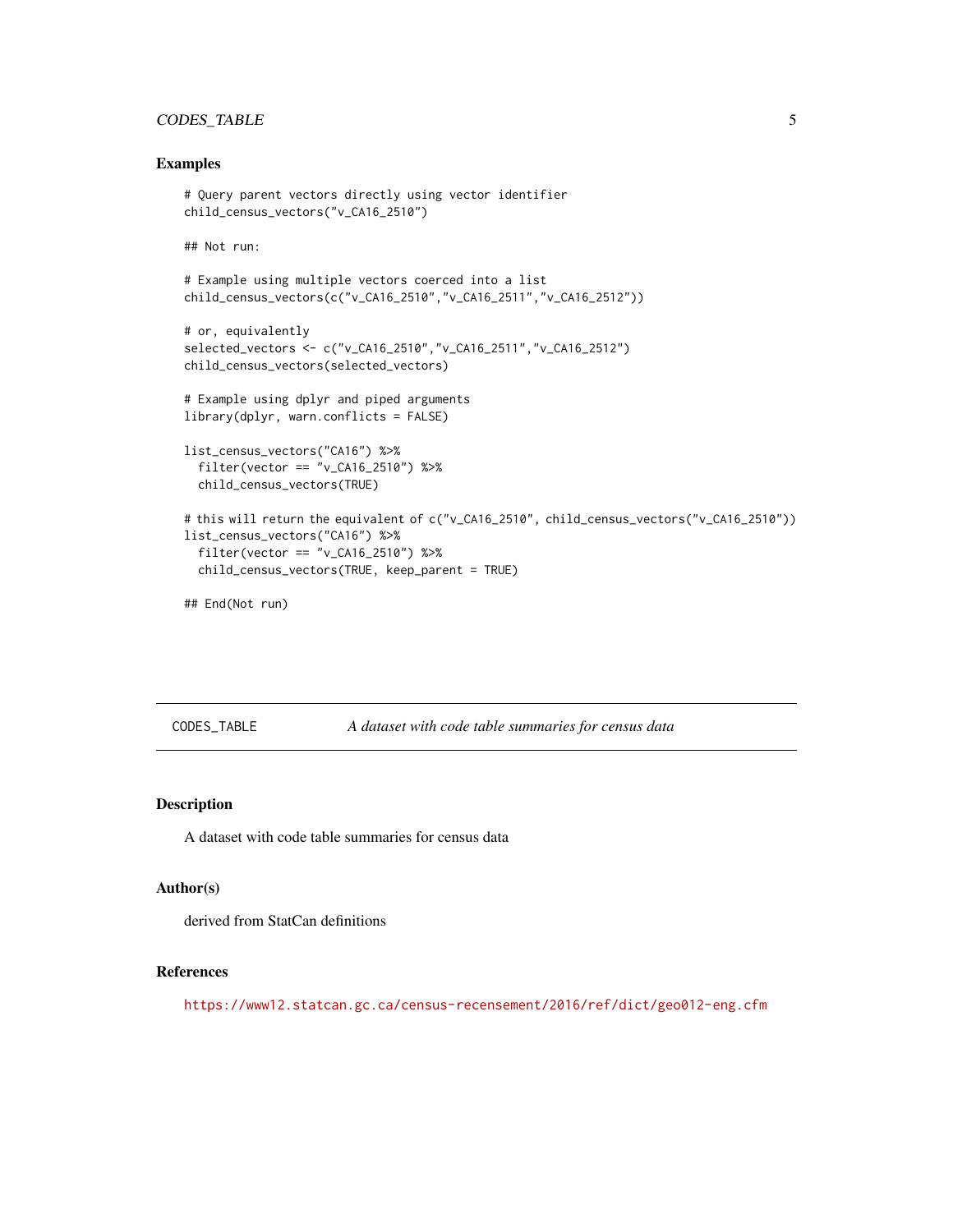<span id="page-5-0"></span>COV\_SKYTRAIN\_STATIONS *A dataset City of Vancouver skytrain station locations*

#### Description

A dataset City of Vancouver skytrain station locations

#### Author(s)

City of Vancouver Open Data

#### References

<https://opendata.vancouver.ca/explore/dataset/rapid-transit-stations/information/>

dataset\_attribution *Get attribution for datasets*

### Description

Get attribution for datasets

#### Usage

```
dataset_attribution(datasets)
```
#### Arguments

datasets Vector of dataset identifiers

#### Value

Returns a string to be used as attribution for the given datasets.

#### Examples

```
# Attribution string for the 2006 and 2016 census datasets
dataset_attribution(c('CA06','CA16'))
```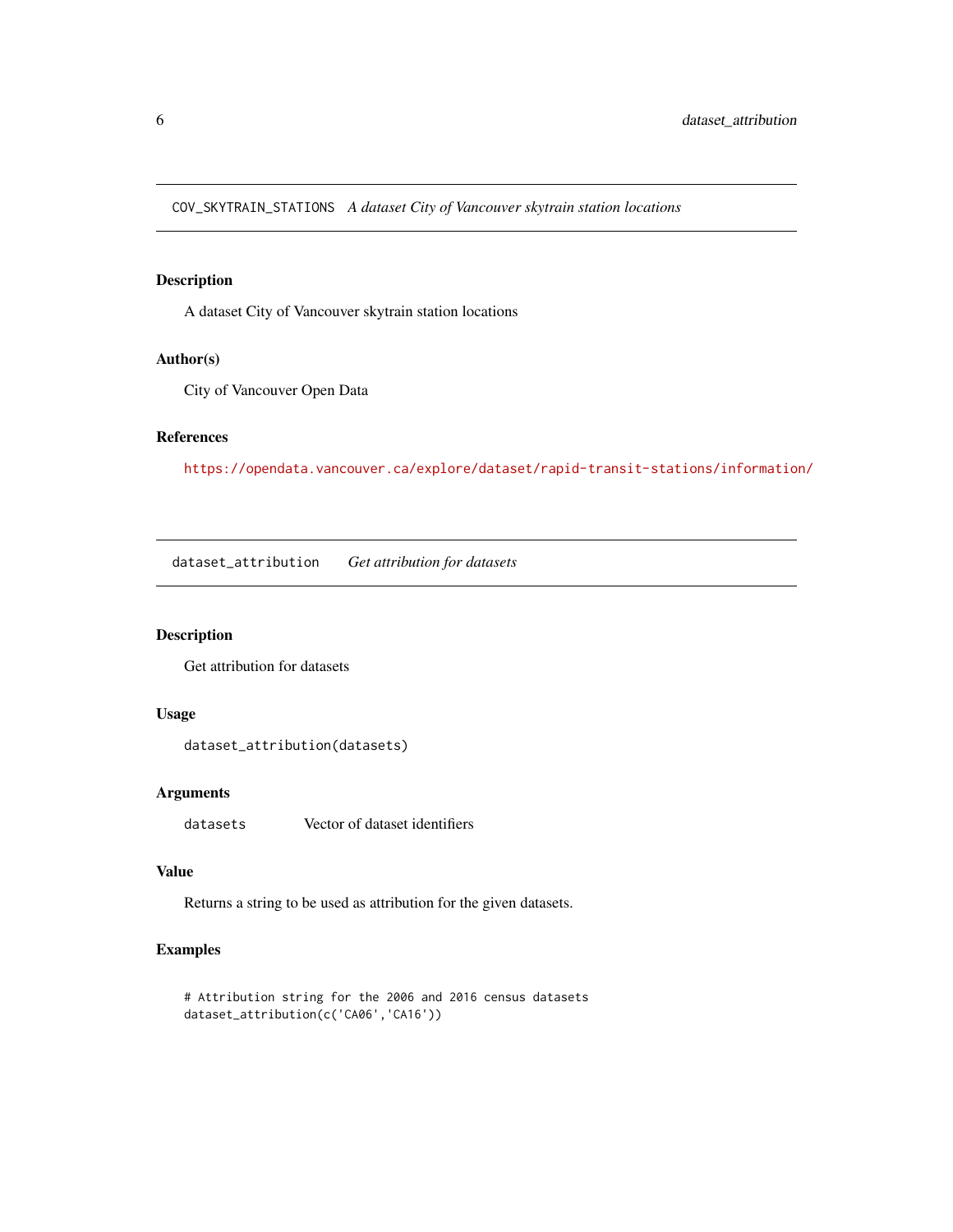<span id="page-6-0"></span>explore\_census\_regions

*Interactively browse Census variables and regions on Censusmapper.ca in a new browser window*

#### Description

Finding the right Census variables or regions can be complicated. explore\_census\_vectors(dataset) and explore\_census\_regions(dataset) will open a new browser page or tab to an interactive Census variable and region exploration and selection tool on the [Censusmapper.ca website.](https://censusmapper.ca/api) Interactive tools available for the CA16, CA11, CA06, and CA01 Census datasets and geographies.

#### Usage

```
explore_census_regions(dataset = "CA16")
```
#### Arguments

| dataset | The dataset to query for available vectors, e.g. 'CA16'. Interactive tools avail- |
|---------|-----------------------------------------------------------------------------------|
|         | able for the CA16, CA11, CA06, and CA01 Census datasets and geographies.          |

#### Examples

## Not run: explore\_census\_vectors(dataset = "CA16") explore\_census\_regions(dataset = "CA11")

## End(Not run)

explore\_census\_vectors

*Interactively browse Census variables and regions on Censusmapper.ca in a new browser window*

#### Description

Finding the right Census variables or regions can be complicated. explore\_census\_vectors(dataset) and explore\_census\_regions(dataset) will open a new browser page or tab to an interactive Census variable and region exploration and selection tool on the [Censusmapper.ca website.](https://censusmapper.ca/api) Interactive tools available for the CA16, CA11, CA06, and CA01 Census datasets and geographies.

#### Usage

```
explore_census_vectors(dataset = "CA16")
```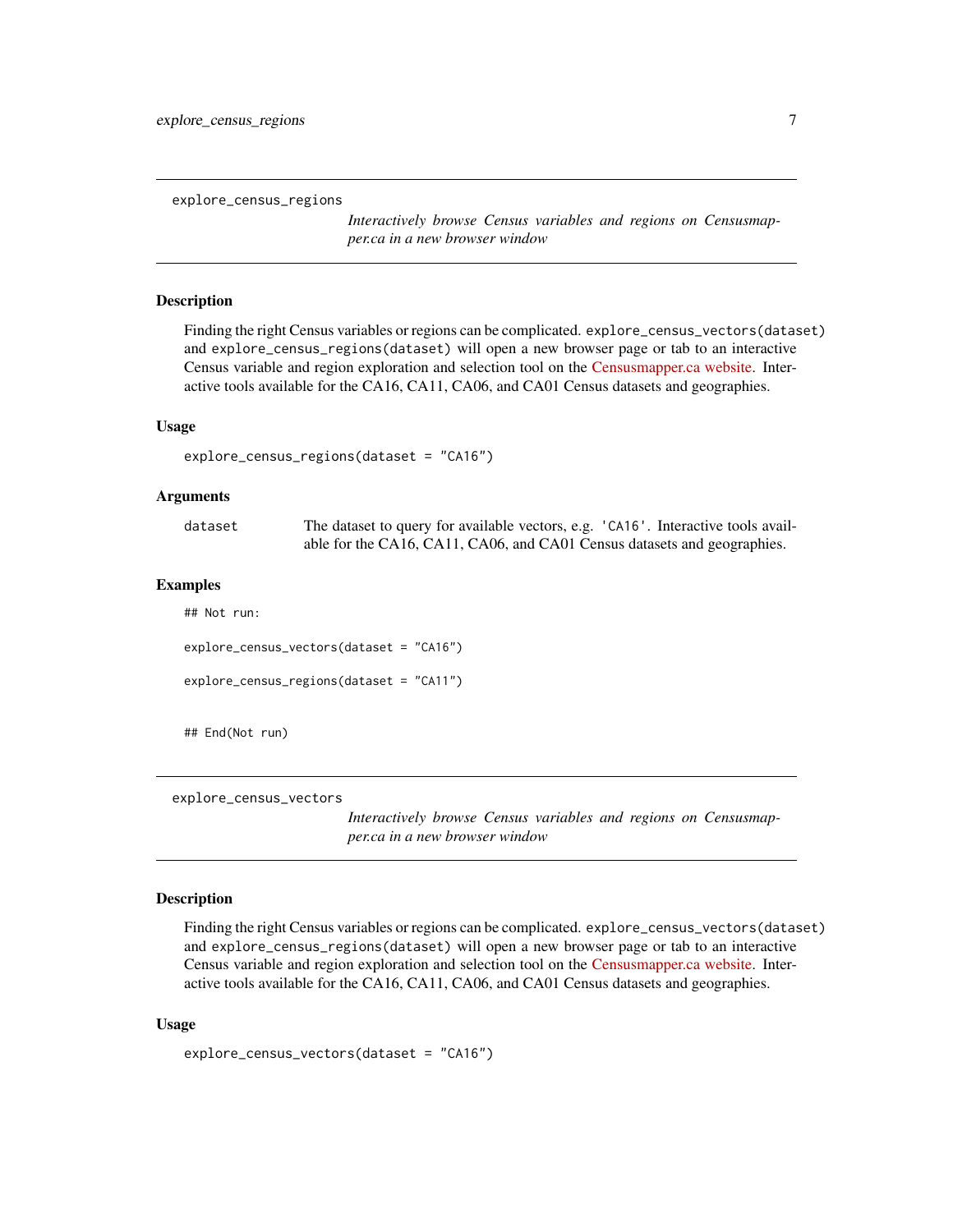#### <span id="page-7-0"></span>Arguments

dataset The dataset to query for available vectors, e.g. 'CA16'. Interactive tools available for the CA16, CA11, CA06, and CA01 Census datasets and geographies.

#### Examples

## Not run:

```
explore_census_vectors(dataset = "CA16")
```

```
explore_census_regions(dataset = "CA11")
```
## End(Not run)

find\_census\_vectors *Query the CensusMapper API for vectors using exact, semantic, or keyword search*

#### Description

Query the available list of Census vectors based on their label and return details including vector code. Default search behaviour expects an exact match, but keyword or semantic searches can be used instead by setting query\_type='keyword' or query\_type = 'semantic' instead. Keyword search is useful when looking to explore Census vectors based on broad themes like "income" or "language". Keyword search seperates the query into unigrams and returns Census vectors with matching words, ranked by incidence of matches. Semantic search is designed for more precise searches while allowing room for error for spelling or phrasing, as well as for finding closely related vector matches. Semantic search separates the query into n-grams and relies on string distance measurement using a generalized Levenshtein distance approach.

Some census vectors return population counts segmented by Female and Male populations, in addition to a total aggregate. By default, query matches will return matches for the Total aggregation, but can optionally return only the Female or Male aggregations by adding type = 'female' or type = 'male' as a parameter.

#### Usage

```
find_census_vectors(query, dataset, type = "all", query_type = "exact", ...)
```
#### Arguments

| query   | The term or phrase to search for e.g. '0ji-cree'. Search queries are case<br>insensitive.                               |
|---------|-------------------------------------------------------------------------------------------------------------------------|
| dataset | The dataset to query for available vectors, e.g. 'CA16'. To see a list of available<br>datasets: list_census_datasets() |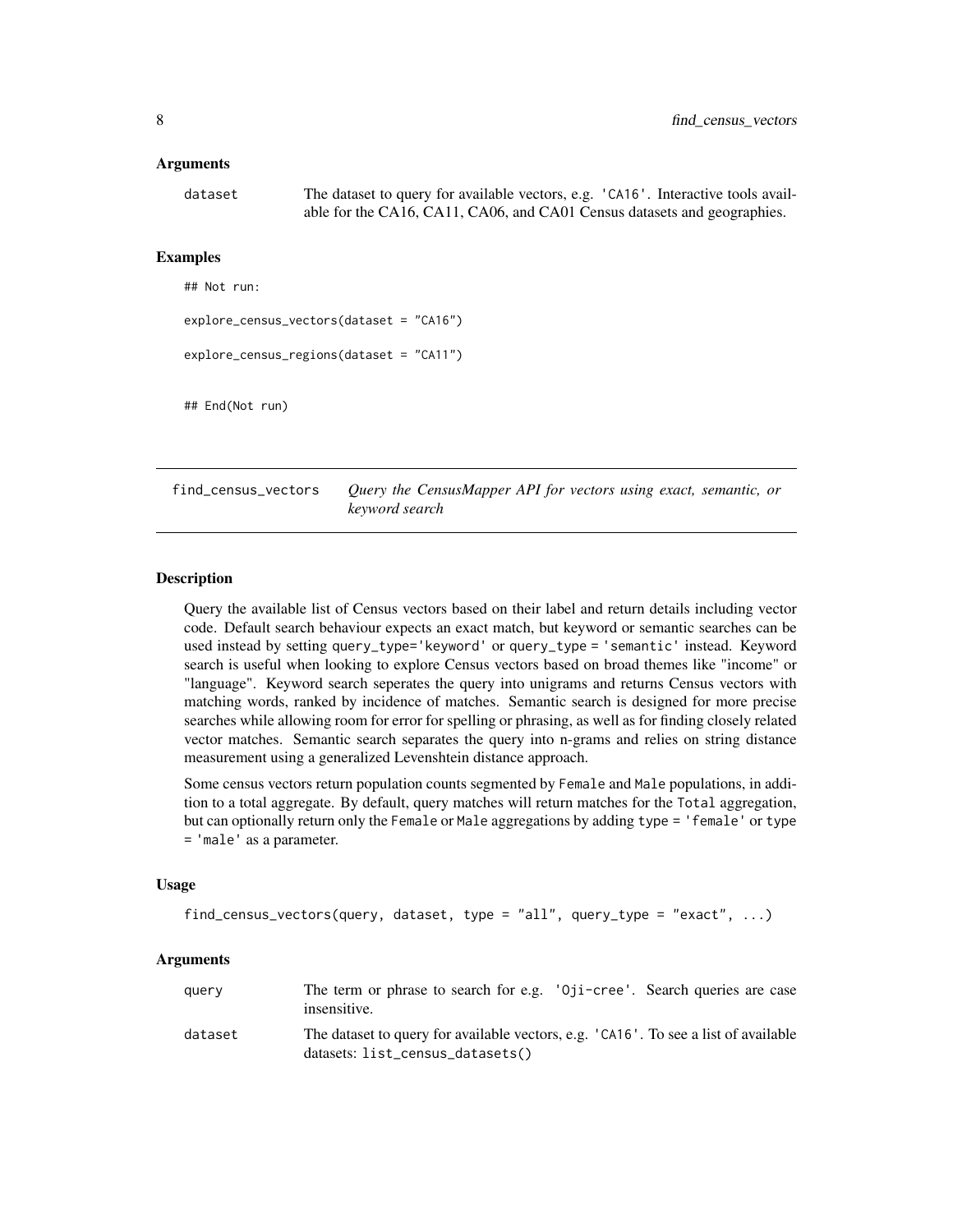#### <span id="page-8-0"></span>get\_census 9

| type       | One of 'all', 'total', 'male' or 'female'. If specified, only return aggre-<br>gations of specified 'type'. By default, only the 'total' aggregation will be<br>returned.                                    |
|------------|--------------------------------------------------------------------------------------------------------------------------------------------------------------------------------------------------------------|
| query_type | One of exact, 'semantic' or 'keyword'. By default, assumes exact string<br>matching, but the alternatives may be better options in some cases. See descrip-<br>tion section for more details on query types. |
| $\cdot$    | Other arguments passed to internal functions.                                                                                                                                                                |

#### Examples

```
find_census_vectors('Oji-cree', dataset = 'CA16', type = 'total', query_type = 'exact')
find_census_vectors('commuting duration', dataset = 'CA11', type = 'female', query_type = 'keyword')
find_census_vectors('after tax income', dataset = 'CA16', type = 'total', query_type = 'semantic')
## Not run:
# This incorrect spelling will return a warning that no match was found,
# but will suggest trying semantic or keyword search.
find_census_vectors('Ojibwey', dataset = 'CA16', type = 'total')
# This will find near matches as well
find_census_vectors('Ojibwey', dataset = 'CA16', type = 'total', query_type = "semantic")
find_census_vectors('commute duration', dataset = 'CA16', type = 'female', query_type = 'keyword')
find_census_vectors('commute duration', dataset = 'CA11', type = 'all', query_type = 'keyword')
find_census_vectors('ukrainian origin', dataset = 'CA16', type = 'total', query_type = 'keyword')
## End(Not run)
```
<span id="page-8-1"></span>get\_census *Access to Canadian census data through the CensusMapper API*

#### Description

This function allows convenient access to Canadian census data and boundary files through the CensusMapper API. An API key is required to retrieve data.

#### Usage

```
get_census(
  dataset,
  regions,
  level = NA,vectors = c(),
```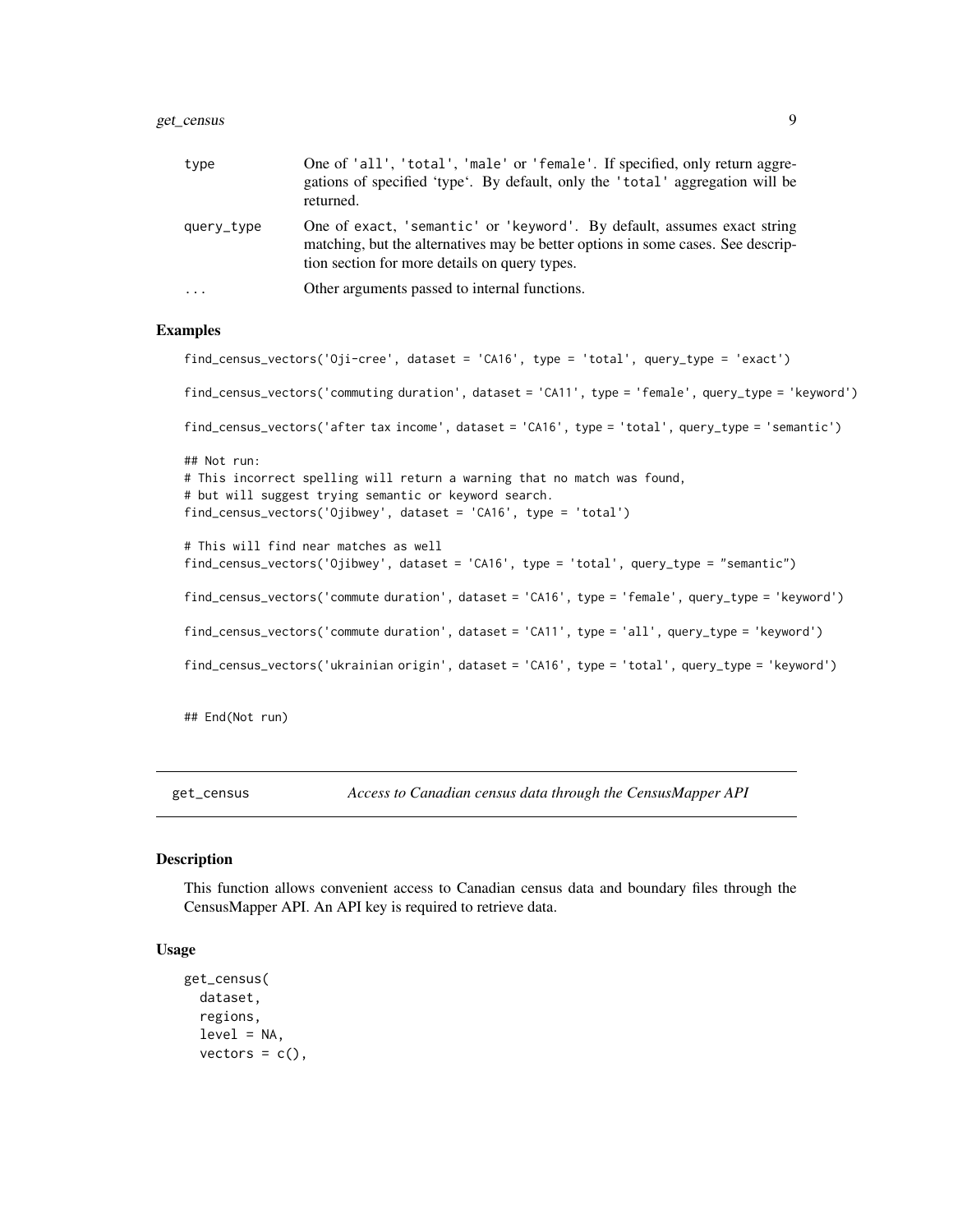```
geo_format = NA,
  labels = "detailed",
  use_cache = TRUE,
  quiet = FALSE,
  api_key = Sys.getenv("CM_API_KEY")
\mathcal{L}
```
#### Arguments

| dataset    | A CensusMapper dataset identifier.                                                                                                                                                                                                                                                                |
|------------|---------------------------------------------------------------------------------------------------------------------------------------------------------------------------------------------------------------------------------------------------------------------------------------------------|
| regions    | A named list of census regions to retrieve. Names must be valid census aggre-<br>gation levels.                                                                                                                                                                                                   |
| level      | The census aggregation level to retrieve, defaults to "Regions". One of "Regions",<br>"PR", "CMA", "CD", "CSD", "CT", "DA", "EA" (for 1996), "ADA" (for 2021), or<br>"DB" (for 2001-2021).                                                                                                        |
| vectors    | An R vector containing the CensusMapper variable names of the census vari-<br>ables to download. If no vectors are specified only geographic data will get<br>downloaded.                                                                                                                         |
| geo_format | By default is set to NA and appends no geographic information. To include ge-<br>ographic information with census data, specify one of either "sf" to return an sf<br>object (requires the sf package) or "sp" to return a SpatialPolygonsDataFrame-class<br>object (requires the rgdal package). |
| labels     | Set to "detailed" by default, but truncated Census variable names can be selected<br>by setting labels = "short". Use label_vectors() to return variable label<br>information in detail.                                                                                                          |
| use_cache  | If set to TRUE (the default) data will be read from the local cache if available.                                                                                                                                                                                                                 |
| quiet      | When TRUE, suppress messages and warnings.                                                                                                                                                                                                                                                        |
| api_key    | An API key for the CensusMapper API. Defaults to options () and then the<br>CM_API_KEY environment variable.                                                                                                                                                                                      |

#### Details

For help selecting regions and vectors, see [list\\_census\\_regions](#page-13-1) and [list\\_census\\_vectors](#page-14-1), or check out the interactive selection tool at <https://censusmapper.ca/api> by calling explore\_census\_vectors()

#### Source

Census data and boundary geographies are reproduced and distributed on an "as is" basis with the permission of Statistics Canada (Statistics Canada 1996; 2001; 2006; 2011; 2016, 2021).

#### Examples

```
# Query the API for data on dwellings in Vancouver, at the census subdivision
# level:
## Not run:
census_data <- get_census(dataset='CA16', regions=list(CMA="59933"),
                          vectors=c("v_CA16_408","v_CA16_409","v_CA16_410"),
```
<span id="page-9-0"></span>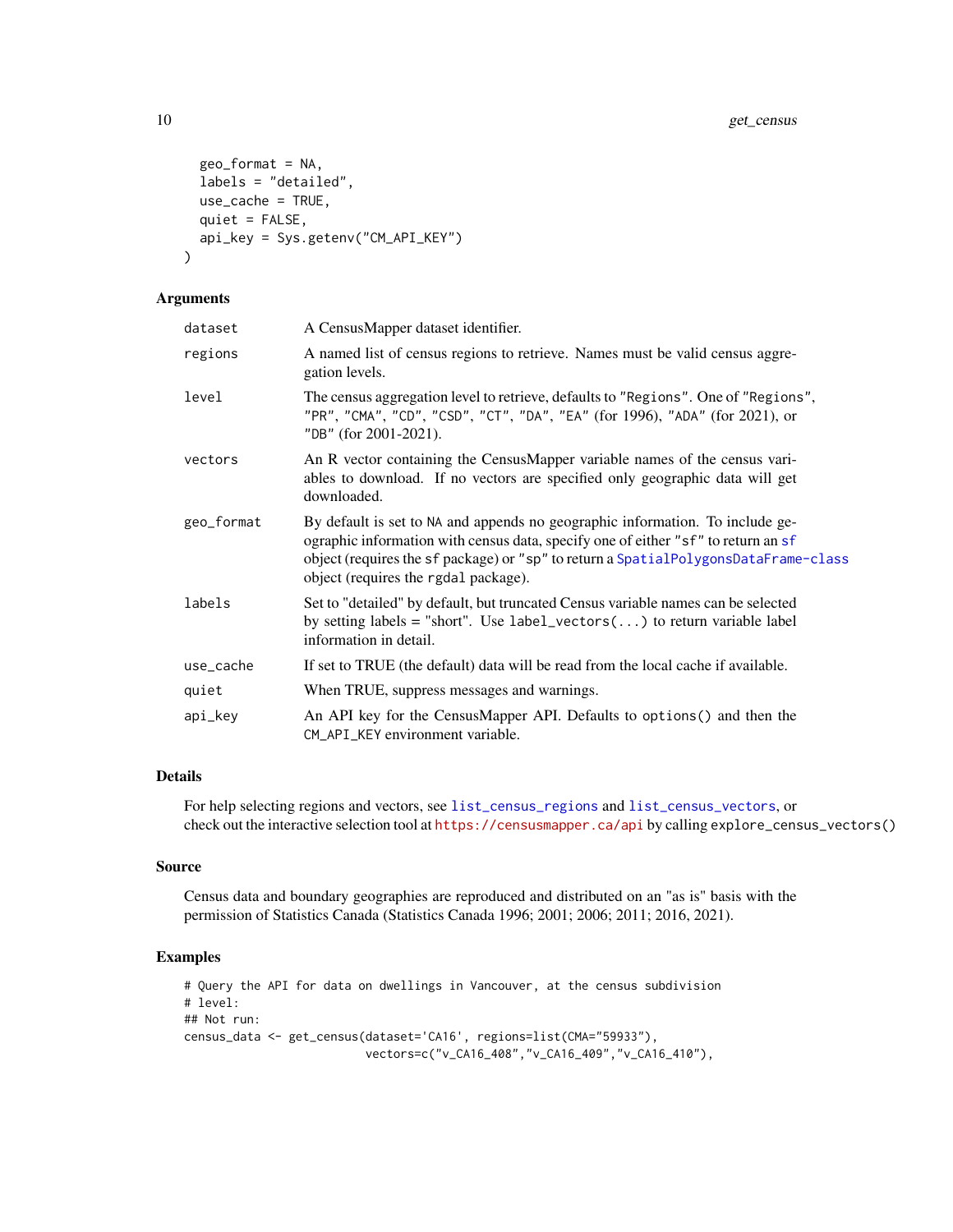```
level='CSD')
```

```
# Query the API for data on dwellings in Vancouver, at the census subdivision
# level, and return the associated geography files in \code{sf} format:
census_data <- get_census(dataset='CA16', regions=list(CMA="59933"),
                          vectors=c("v_CA16_408","v_CA16_409","v_CA16_410"),
                          level='CSD', geo_format = "sf")
# Make the same query, but this time drop descriptive vector names:
census_data <- get_census(dataset='CA16', regions=list(CMA="59933"),
                          vectors=c("v_CA16_408","v_CA16_409","v_CA16_410"),
                          level='CSD', geo_format = "sf", labels="short")
# Get details for truncated vectors:
label_vectors(census_data)
## End(Not run)
```
get\_intersecting\_geometries *Get identifiers for census regions interesecting a geometry*

#### Description

This function returns a list of regions that intersect a given geometry input. This list of regions can be used directly to query census when one is interested in census data for a particular geographic region that does not coincide with defined census geometries. The returned value can be used as the regions parameter in [get\\_census](#page-8-1) to get corresponding census geographies and variables that cover the give geometry. Input spatial objects can be any sf or sfc class objects such as POINT, MULTIPOINT or POLYGON.

This function comes with CensusMapper API limits

#### Usage

```
get_intersecting_geometries(
  dataset,
  level,
  geometry,
  simplified = FALSE,
  use_cache = TRUE,
  quiet = FALSE,api_key = Sys.getenv("CM_API_KEY")
)
```
#### Arguments

dataset A CensusMapper dataset identifier.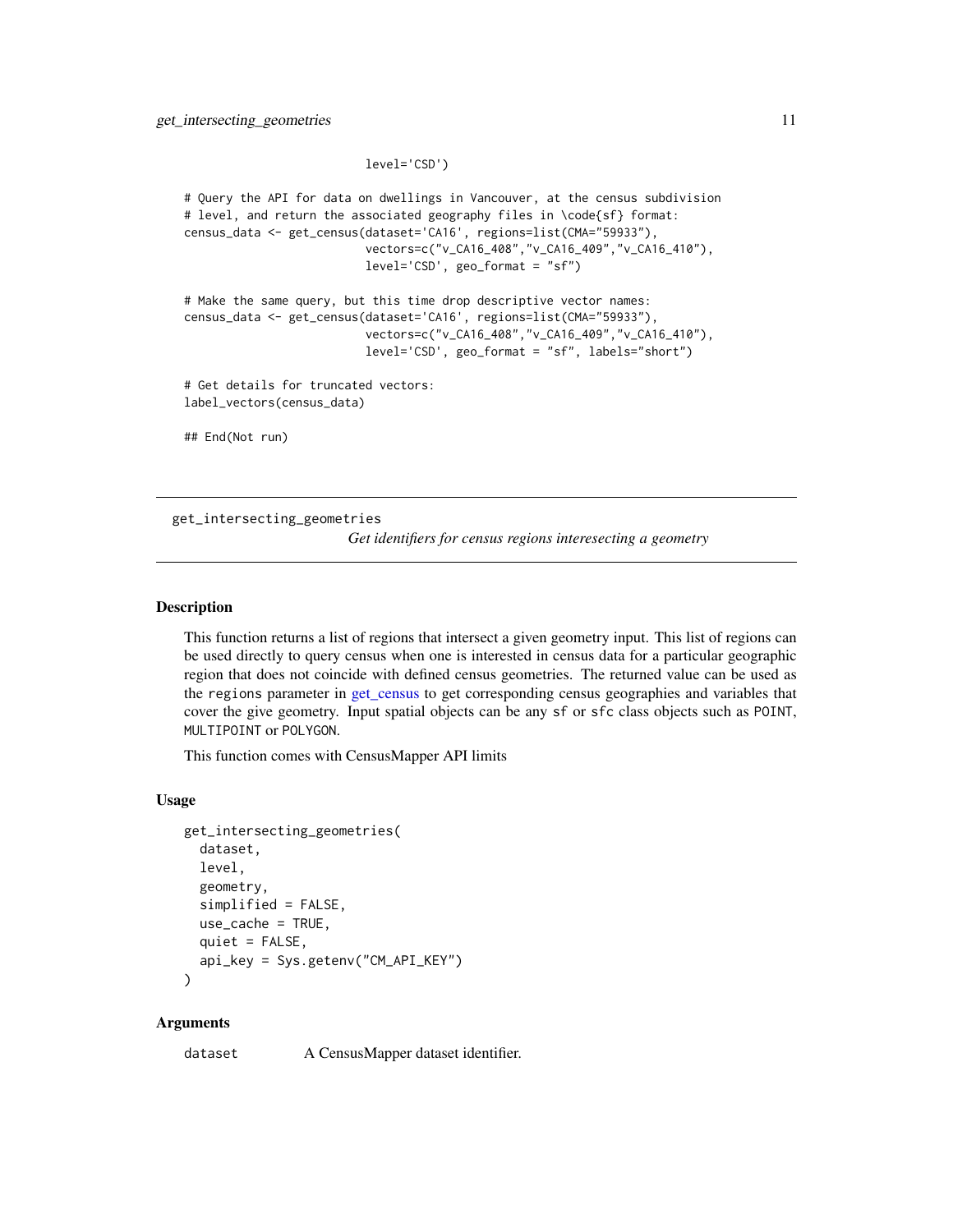<span id="page-11-0"></span>

| level      | The census aggregation level to retrieve. One of "Regions", "PR", "CMA", "CD",<br>"CSD", "CT", "DA", "EA" (for 1996 census), or "DB" (for 2001-2016 censuses)                        |
|------------|--------------------------------------------------------------------------------------------------------------------------------------------------------------------------------------|
| geometry   | A valid sf or sfc class object. As long as the geometry is valid, any projection<br>is accepted. Objects will be reprojected as server-side intersections use lat/lon<br>projection. |
| simplified | If TRUE will return a region list compatible with get_census, otherwise will re-<br>turn a character vector of matching region ids.                                                  |
| use_cache  | If set to TRUE (the default) data will be read from the local cache if available.                                                                                                    |
| quiet      | When TRUE, suppress messages and warnings.                                                                                                                                           |
| api_key    | An API key for the CensusMapper API. Defaults to options () and then the<br>CM_API_KEY environment variable.                                                                         |

#### Source

Census data and boundary geographies are reproduced and distributed on an "as is" basis with the permission of Statistics Canada (Statistics Canada 1996; 2001; 2006; 2011; 2016).

#### Examples

```
## Not run:
# Example using a POINT-class object from a pair of lat/lon coordinates
point_geo <- sf::st_sfc(sf::st_point(c(-123.25149, 49.27026)), crs=4326)
regions <- get_intersecting_geometries(dataset = 'CA16', level = 'CT', geometry = point_geo)
census_data <- get_census(dataset='CA16', regions=regions,
                          vectors=c("v_CA16_408","v_CA16_409","v_CA16_410"),
                          level='CT')
# Example using a POLYGON-class object from a bounding box with four coordinates
poly_geo <- sf::st_as_sfc(sf::st_bbox(c(ymin = 49.25, ymax = 49.30,
                          xmin = -123.25, xmax = -123.30), crs = 4326regions <- get_intersecting_geometries(dataset = 'CA16', level = 'CT', geometry = poly_geo)
census_data <- get_census(dataset='CA16', regions=regions,
                         vectors=c("v_CA16_408","v_CA16_409","v_CA16_410"), level='CT')
```
## End(Not run)

label\_vectors *Return Census variable names and labels as a tidy data frame*

#### Description

Return Census variable names and labels as a tidy data frame

#### Usage

label\_vectors(x)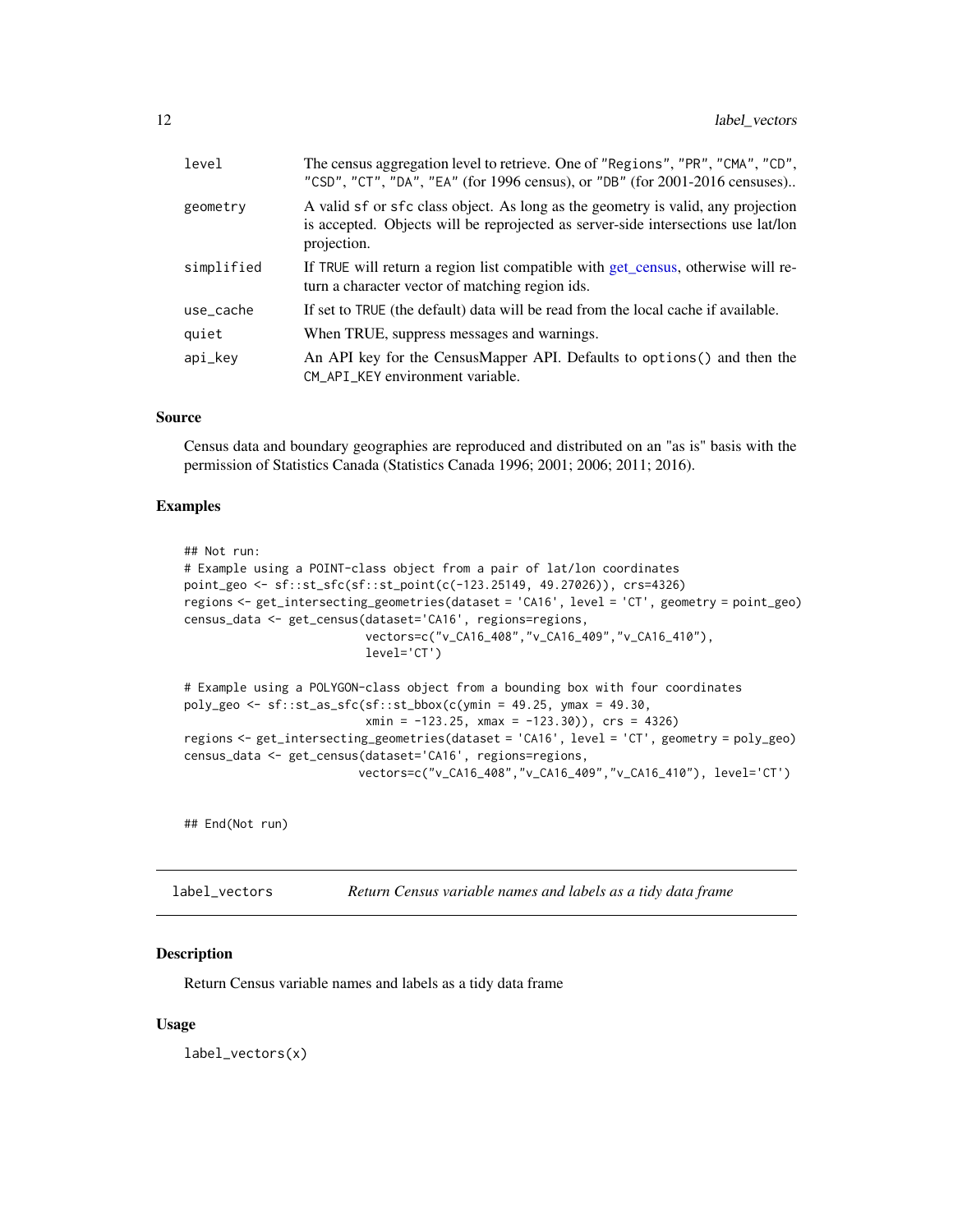#### <span id="page-12-0"></span>Arguments

x A data frame, sp or sf object returned from get\_census or similar.

#### Value

A data frame with a column variable containing the truncated variable name, and a column label describing it.

#### Examples

```
## Not run:
# Query census data with truncated labels:
label_data <- get_census(dataset='CA16', regions=list(CMA="59933"),
                          vectors=c("v_CA16_408","v_CA16_409","v_CA16_410"),
                          level='CSD', geo_format = "sf", labels="short")
# Get details for truncated vectors:
```

```
label_vectors(label_data)
```

```
## End(Not run)
```
list\_cancensus\_cache *List cached files*

#### Description

Lists all cached data and metadata if available

#### Usage

```
list_cancensus_cache()
```
#### Value

tibble with metadata on cached data

#### Examples

# list add the cached census data list\_cancensus\_cache()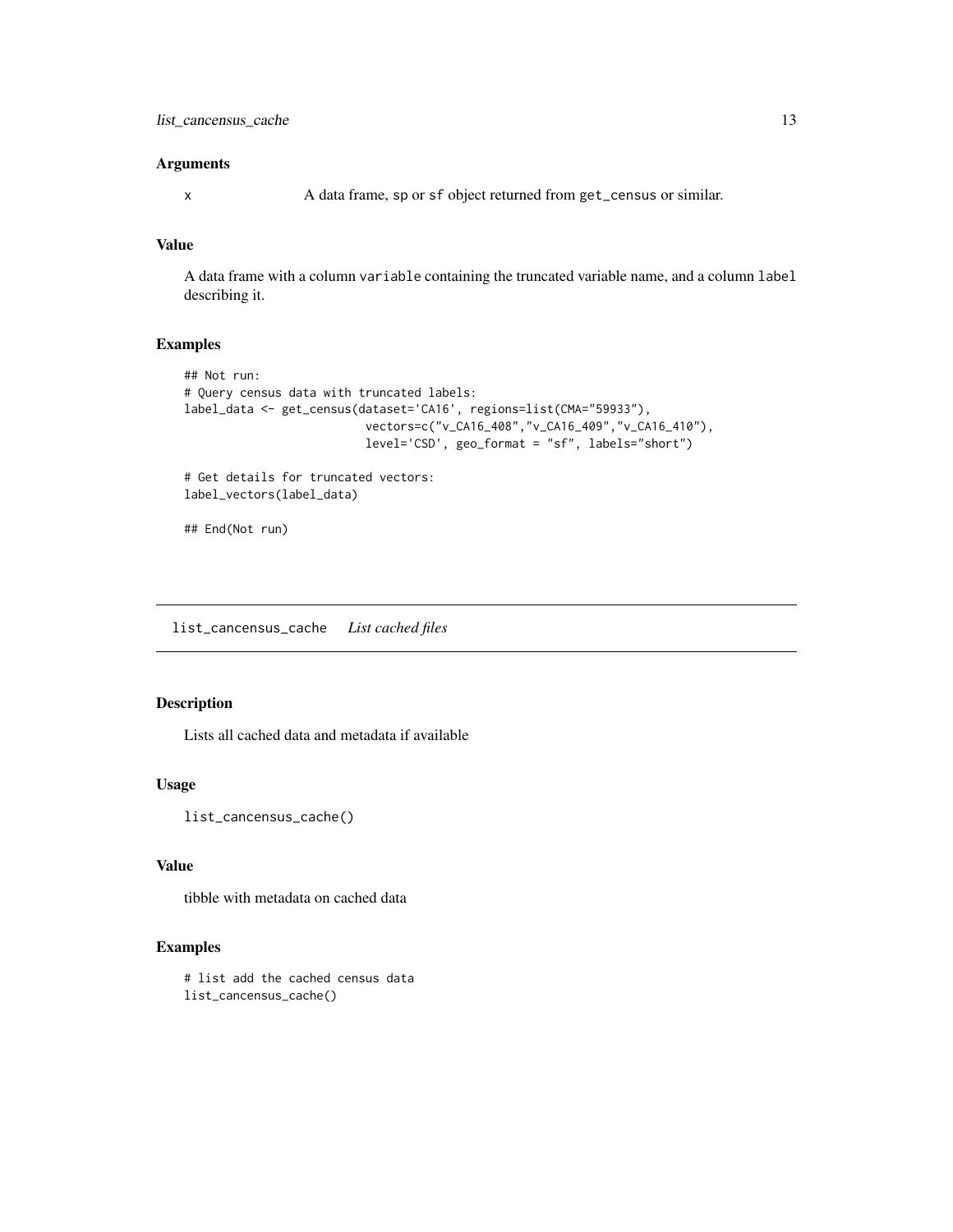<span id="page-13-0"></span>list\_census\_datasets *Query the CensusMapper API for available datasets.*

#### Description

Query the CensusMapper API for available datasets.

#### Usage

list\_census\_datasets(use\_cache = TRUE, quiet = FALSE)

#### Arguments

| use_cache | If set to TRUE (the dfault), data will be read from a temporary local cache for |
|-----------|---------------------------------------------------------------------------------|
|           | the duration of the R session, if available. If set to FALSE, query the API for |
|           | the data, and refresh the temporary cache with the result.                      |
| auiet     | When TRUE, suppress messages and warnings.                                      |

#### Value

Returns a data frame with a column dataset containing the code for the dataset, a column description describing it, a geo\_dataset column identifying the geography dataset the data is based on, a attribution column with an attribtuion string, a reference column with a reference identifier, and a reference\_url column with a link to reference materials.

#### Examples

# List available datasets in CensusMapper list\_census\_datasets()

<span id="page-13-1"></span>list\_census\_regions *Query the CensusMapper API for available regions in a given dataset.*

#### Description

Query the CensusMapper API for available regions in a given dataset.

#### Usage

```
list_census_regions(dataset, use_cache = TRUE, quiet = FALSE)
```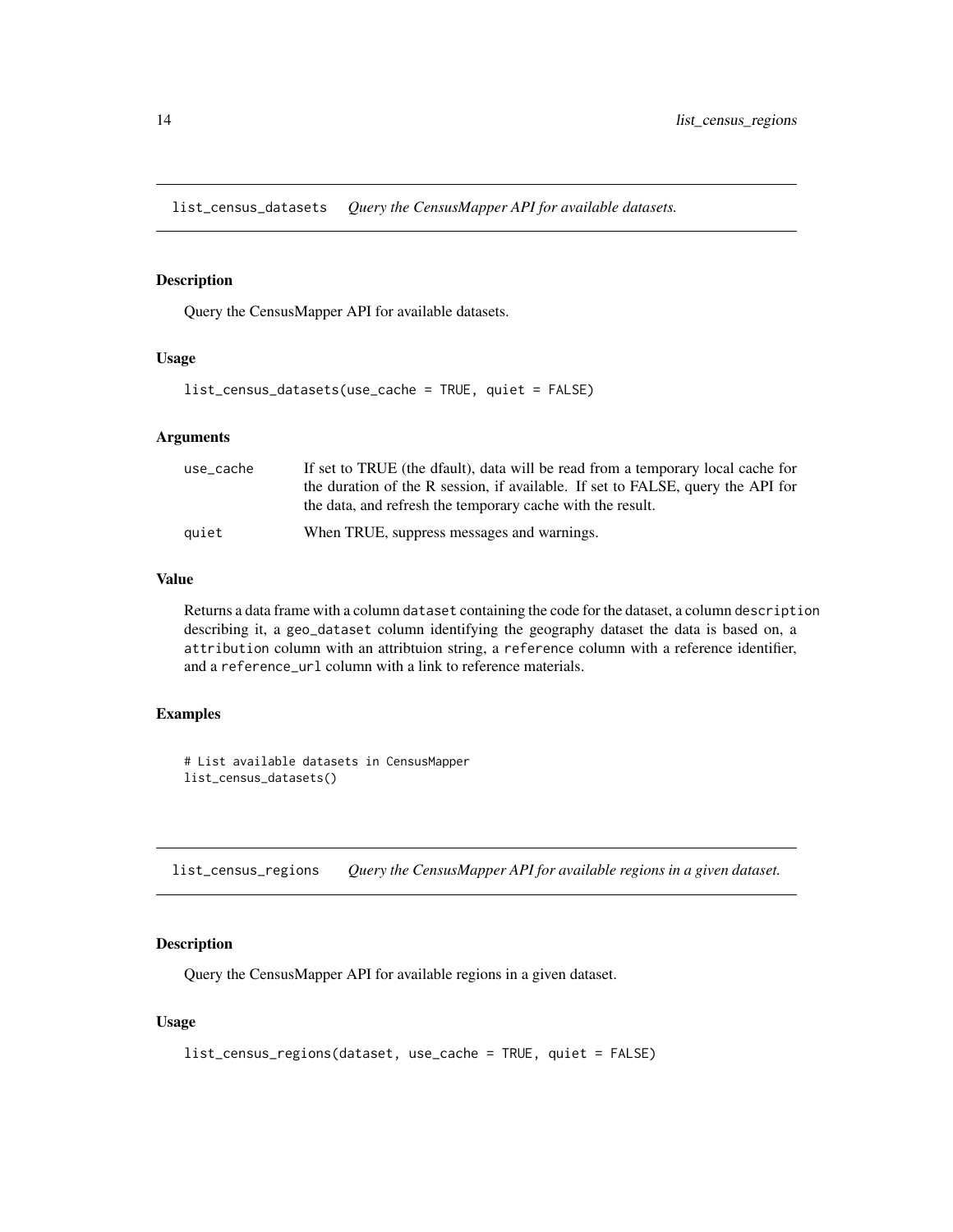#### <span id="page-14-0"></span>Arguments

| dataset   | The dataset to query for available regions, e.g. "CA16".                                                                                                                                                                                 |
|-----------|------------------------------------------------------------------------------------------------------------------------------------------------------------------------------------------------------------------------------------------|
| use_cache | If set to TRUE (the default), data will be read from a local cache that is main-<br>tained for the duration of the R session, if available. If set to FALSE, query the<br>API for the data, and refresh the local cache with the result. |
| quiet     | When TRUE, suppress messages and warnings.                                                                                                                                                                                               |

#### Value

Returns a data frame with the following columns:

region The region identifier.

name The name of that region.

level The census aggregation level of that region.

pop The population of that region.

municipal\_status Additional identifiers to distinguish the municipal status of census subdivisions.

CMA\_UID The identifier for the Census Metropolitan Area the region is in (if any).

CD\_UID The identifier for the Census District the region is in (if any).

PR\_UID The identifier for the Province the region is in (if unique).

#### Examples

list\_census\_regions('CA16')

<span id="page-14-1"></span>list\_census\_vectors *Query the CensusMapper API for available vectors for a given dataset.*

#### Description

Query the CensusMapper API for available vectors for a given dataset.

#### Usage

```
list_census_vectors(dataset, use_cache = TRUE, quiet = TRUE)
```
#### Arguments

| dataset   | The dataset to query for available vectors, e.g. "CA16".                                                                                                                                                                                 |
|-----------|------------------------------------------------------------------------------------------------------------------------------------------------------------------------------------------------------------------------------------------|
| use_cache | If set to TRUE (the default), data will be read from a local cache that is main-<br>tained for the duration of the R session, if available. If set to FALSE, query the<br>API for the data, and refresh the local cache with the result. |
| quiet     | When FALSE, shows messages and warnings. Set to TRUE by default.                                                                                                                                                                         |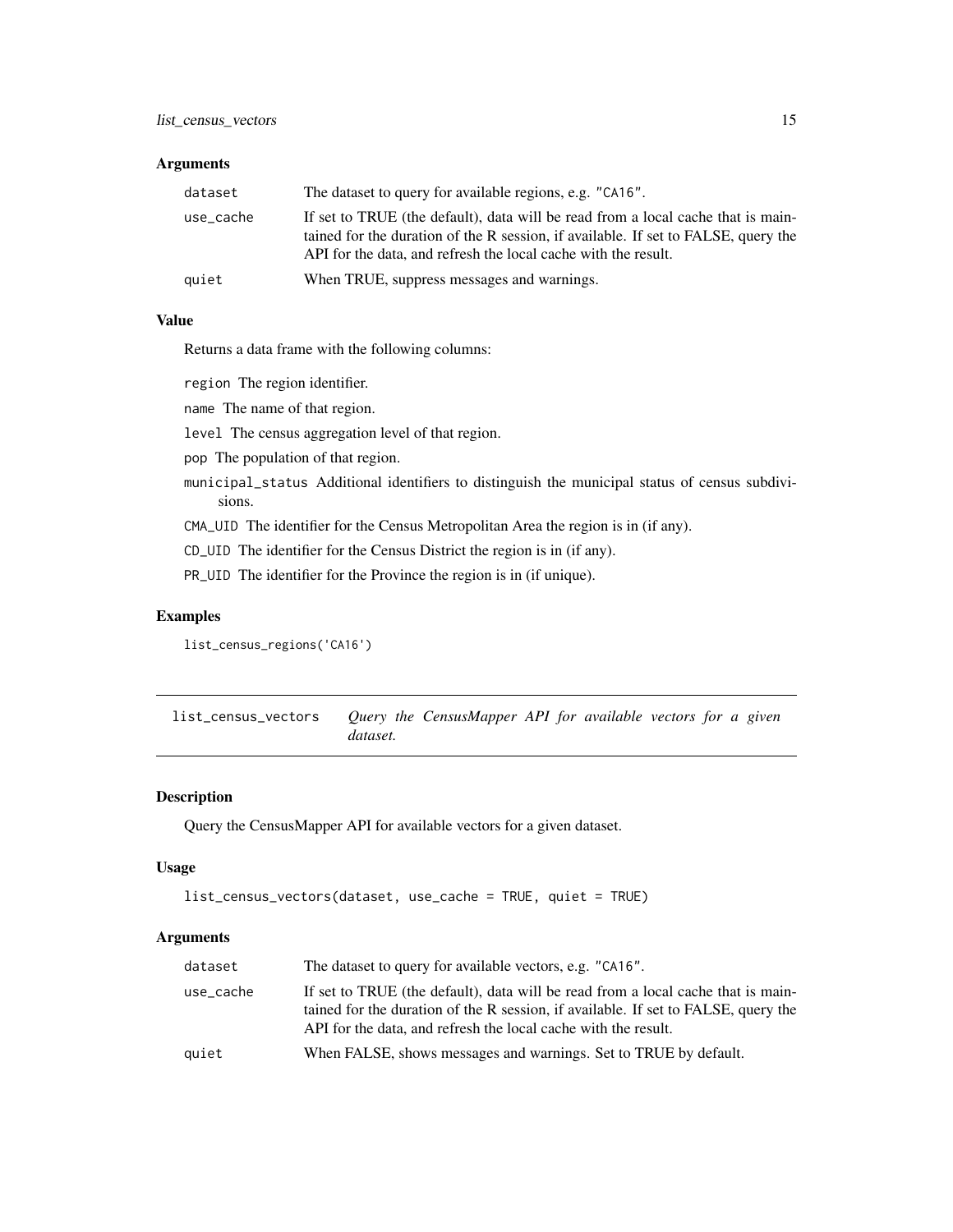Returns a data frame detailing the available Census vectors (i.e. variables) for a given Census dataset. This data frame has columns vector containing the short code for the variable, type describing whether it's a female, male, or total aggregate, label indicating the name of the variable, units indicating whether the value represents a numeric integer, percentage, dollar figure, or ratio, parent\_vector to show hierarchical relationship, aggregation indicating whether the value is additive or a transformation, and a column details with a detailed description of the variable generated by traversing all labels within its hierarchical structure.

#### Examples

```
## Not run:
# List all vectors for a given Census dataset in CensusMapper
list_census_vectors('CA16')
## End(Not run)
```
parent\_census\_vectors *List all parent variables from vector hierarchies given either a list of Census variables returned by* list\_census\_vectors*,* search\_census\_vectors*,* find\_census\_vectors*, or a direct string reference to the vector code.*

#### Description

List all parent variables from vector hierarchies given either a list of Census variables returned by list\_census\_vectors, search\_census\_vectors, find\_census\_vectors, or a direct string reference to the vector code.

#### Usage

```
parent_census_vectors(vector_list)
```
#### Arguments

vector\_list The list of vectors to be used, either a character vector or a filtered tibble as returned from list\_census\_vectors.

#### Examples

```
# Query parent vectors directly using vector identifier
parent_census_vectors("v_CA16_2519")
## Not run:
# Example using multiple vectors coerced into a list
parent_census_vectors(c("v_CA16_2519","v_CA16_2520","v_CA16_2521"))
```
# or, equivalently

<span id="page-15-0"></span>

## Value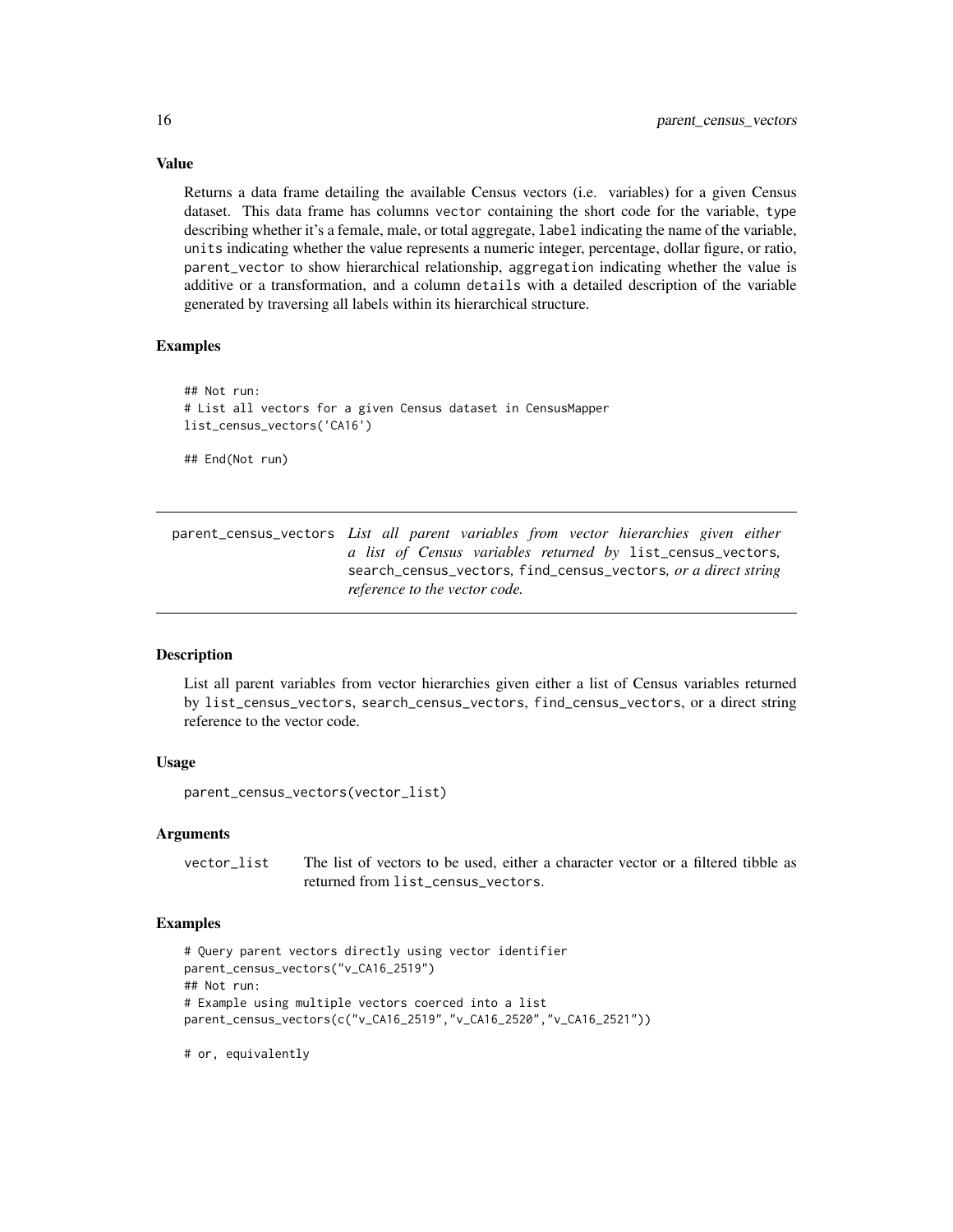#### <span id="page-16-0"></span>remove\_from\_cancensus\_cache 17

```
selected_vectors <- c("v_CA16_2519","v_CA16_2520","v_CA16_2521")
parent_census_vectors(selected_vectors)
# Example using dplyr and piped arguments
library(dplyr, warn.conflicts = FALSE)
list_census_vectors("CA16") %>%
  filter(vector == "v_CA16_2519") %>%
  parent_census_vectors()
## End(Not run)
```
remove\_from\_cancensus\_cache *Remove cached files*

#### Description

Remove cached data for paths given

#### Usage

```
remove_from_cancensus_cache(paths)
```
#### Arguments

paths list of paths to remove, as returned by the path column in 'list\_cancensus\_cache'

#### Value

freed-up disk space

#### Examples

```
## Not run:
# remove the first cached dataset
cache_data <- list_cancensus_cache()
```
remove\_from\_cancensus\_cache(cache\_data\$path[1])

## End(Not run)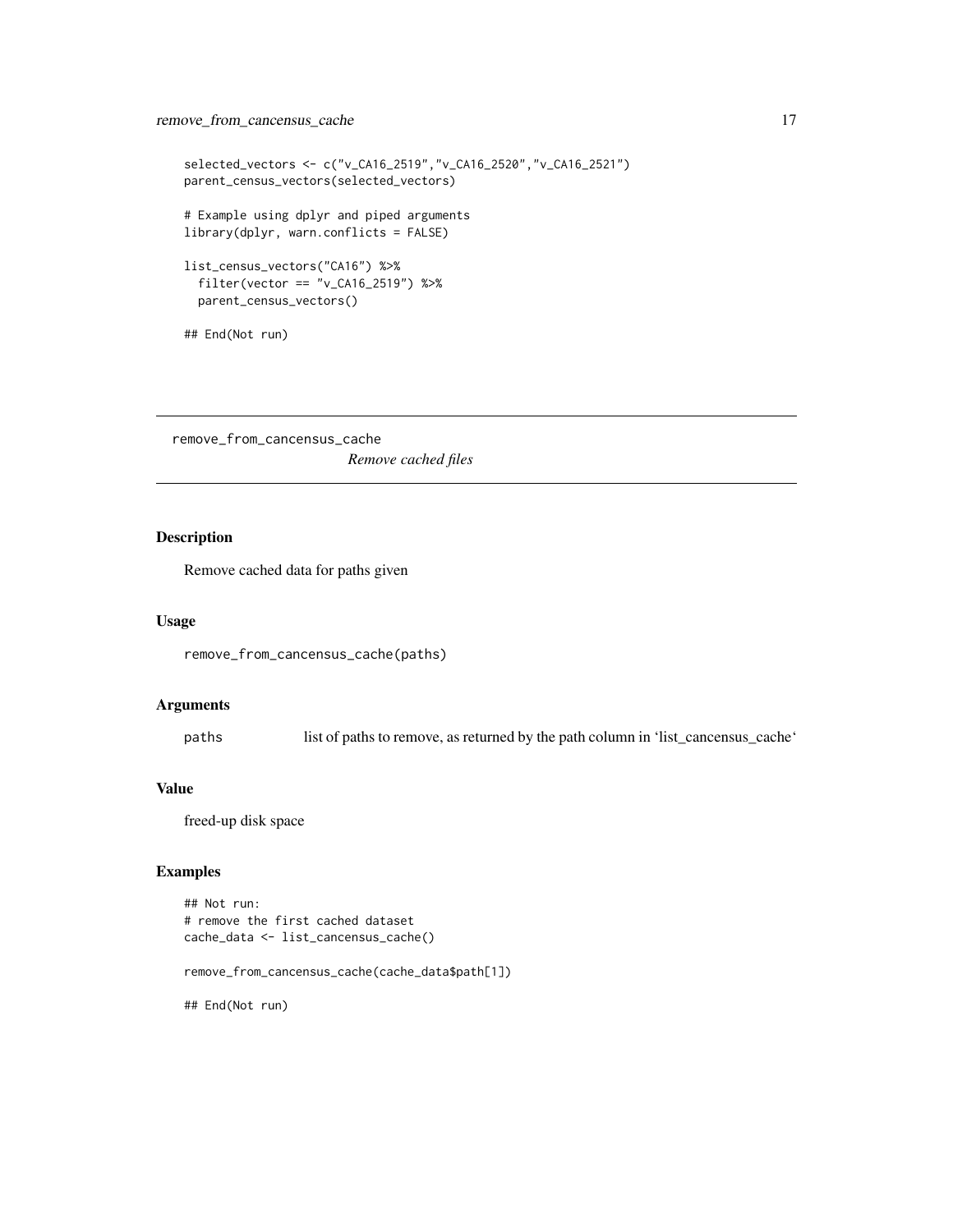<span id="page-17-0"></span>search\_census\_regions *Query the CensusMapper API for regions with names matching a searchterm.*

#### Description

Runs a query against the CensusMapper API to retrieve region data with names matching specific queries. Users can optionally specify the target geography level (e.g. level =  $'CMA'$ , level = 'CSD', etc.). Alternatively, calling explore\_census\_vectors() will launch the interactive region selection tool on the Censusmapper site in a new web page or tab.

#### Usage

```
search_census_regions(searchterm, dataset, level = NA, ...)
```
#### **Arguments**

| searchterm | The term to search for e.g. "Victoria". Search terms are case insensitive. If<br>unable to find a given search term, this function will suggest the correct spelling<br>to use when possible. |
|------------|-----------------------------------------------------------------------------------------------------------------------------------------------------------------------------------------------|
| dataset    | The dataset to query for available regions, e.g. "CA16".                                                                                                                                      |
| level      | One of NA, 'C', 'PR', 'CMA', 'CD', or 'CSD'. If specified, only return variables<br>of specified 'level'.                                                                                     |
| $\cdots$   | Further arguments passed on to list_census_regions.                                                                                                                                           |

#### Examples

search\_census\_regions('Victoria', 'CA16')

```
## Not run:
# This will return a warning that no match was found, but will suggest similar named regions.
search_census_regions('Victorea', 'CA16')
# This will limit region results to only include CMA level regions
search_census_regions('Victoria', 'CA16', level = "CMA")
## End(Not run)
```
search\_census\_vectors *Query the CensusMapper API for vectors with descriptions matching a search term or phrase (deprecated)*

#### Description

Query the CensusMapper API for vectors with descriptions matching a search term or phrase (deprecated)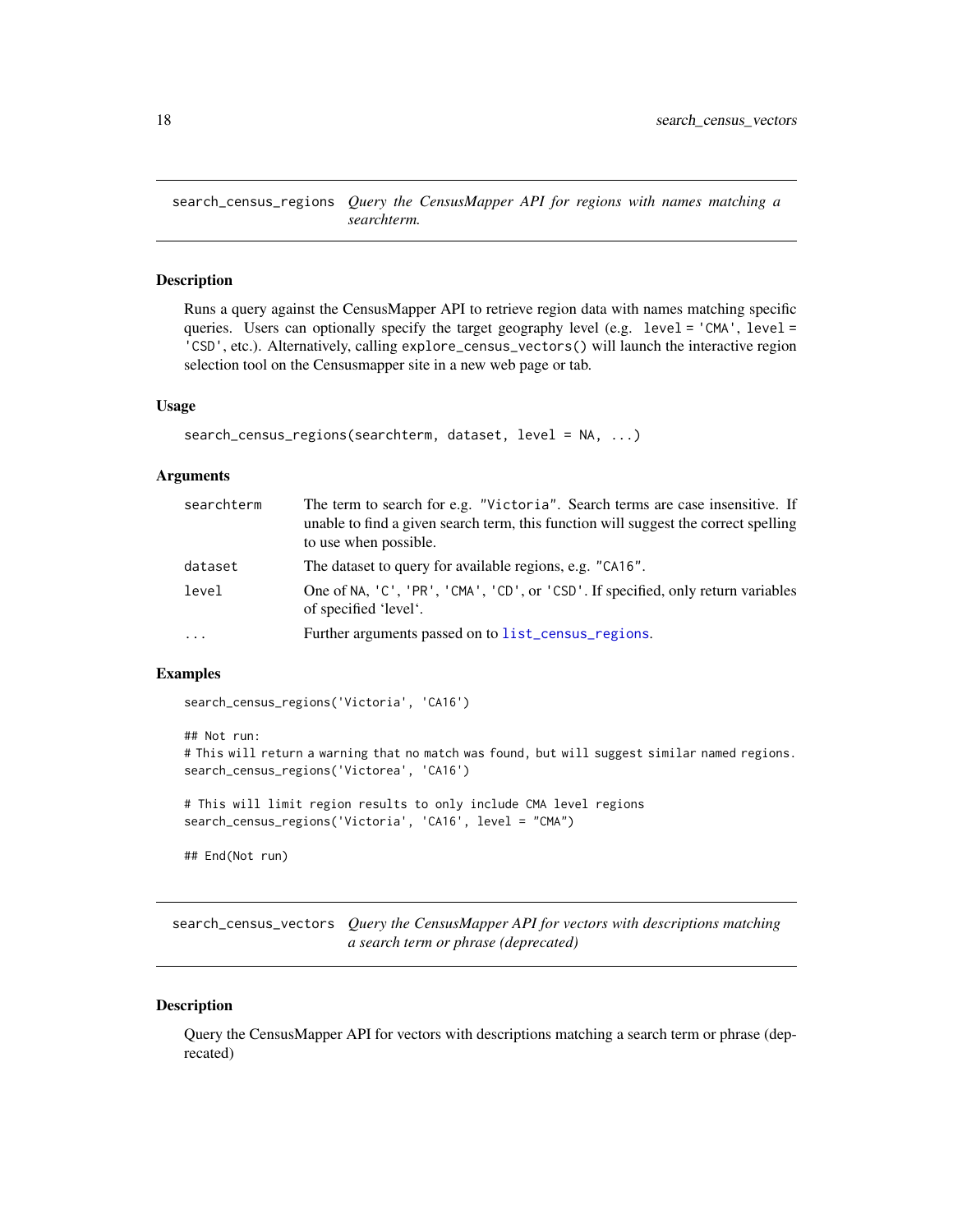#### <span id="page-18-0"></span>set\_api\_key 19

#### Usage

```
search_census_vectors(searchterm, dataset, type = NA, ...)
```
## Arguments

| searchterm | The term or phrase to search for e.g. "Ojibway". Search terms are case insensi-<br>tive. If unable to find a given string, this function will suggest similarly named<br>objects. |
|------------|-----------------------------------------------------------------------------------------------------------------------------------------------------------------------------------|
| dataset    | The dataset to query for available vectors, e.g. "CA16".                                                                                                                          |
| type       | One of NA, 'Total', 'Male' or 'Female'. If specified, only return variables of<br>specified 'type'.                                                                               |
| $\ddotsc$  | Further arguments passed on to list_census_vectors.                                                                                                                               |

#### Examples

```
search_census_vectors('Ojibway', 'CA16')
## Not run:
# This will return a warning that no match was found, but will suggest similar terms.
search_census_vectors('Ojibwe', 'CA16', 'Total')
```
## End(Not run)

set\_api\_key *Set Censusmapper API key*

#### Description

Cancensus requires a free Censusmapper API key to retrieve data. This function helps set the key for either the duration of the session (default) or permamently for use across sessions.

#### Usage

```
set_api_key(key, overwrite = FALSE, install = FALSE)
```
#### Arguments

| kev       | a Censusmapper API key. For more information on keys see the API key section |
|-----------|------------------------------------------------------------------------------|
| overwrite | Option to overwrite any existing Census mapper keys already stored locally.  |
| install   | Option to install permanently for use across sessions.                       |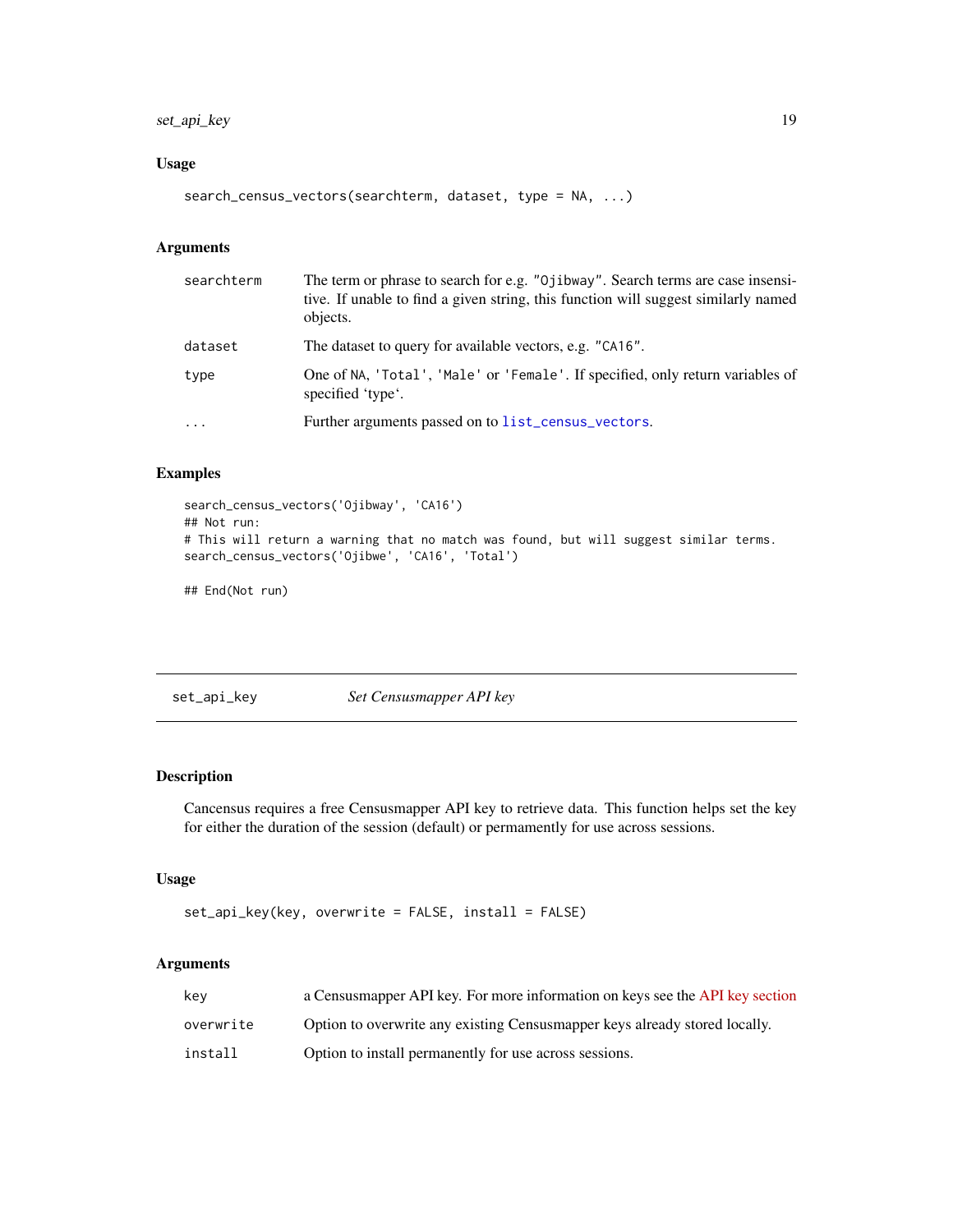#### Examples

```
## Not run:
set_api_key("YOUR_CM_API_KEY")
# This will set the key permanently until ovewritten again
set_api_key("YOUR_CM_API_KEY", install = TRUE)
## End(Not run)
```
set\_cache\_path *Set persistent cancensus cache location*

#### Description

Cancensus provides session caching for retrieved data to increase speeds and reduce API usage. This function will create a persistent cache across sessions.

#### Usage

```
set_cache_path(cache_path, overwrite = FALSE, install = FALSE)
```
#### Arguments

| cache_path | a local directory to use for saving cached data                             |
|------------|-----------------------------------------------------------------------------|
| overwrite  | Option to overwrite any existing Census mapper keys already stored locally. |
| install    | Option to install permanently for use across sessions.                      |

#### Examples

```
## Not run:
set_cache_path("~/cancensus_cache")
```
# This will set the cache path permanently until ovewritten again set\_cache\_path("~/cancensus\_cache", install = TRUE)

## End(Not run)

show\_api\_key *View saved Censusmapper API key*

#### Description

View saved API key#'

#### Usage

show\_api\_key()

<span id="page-19-0"></span>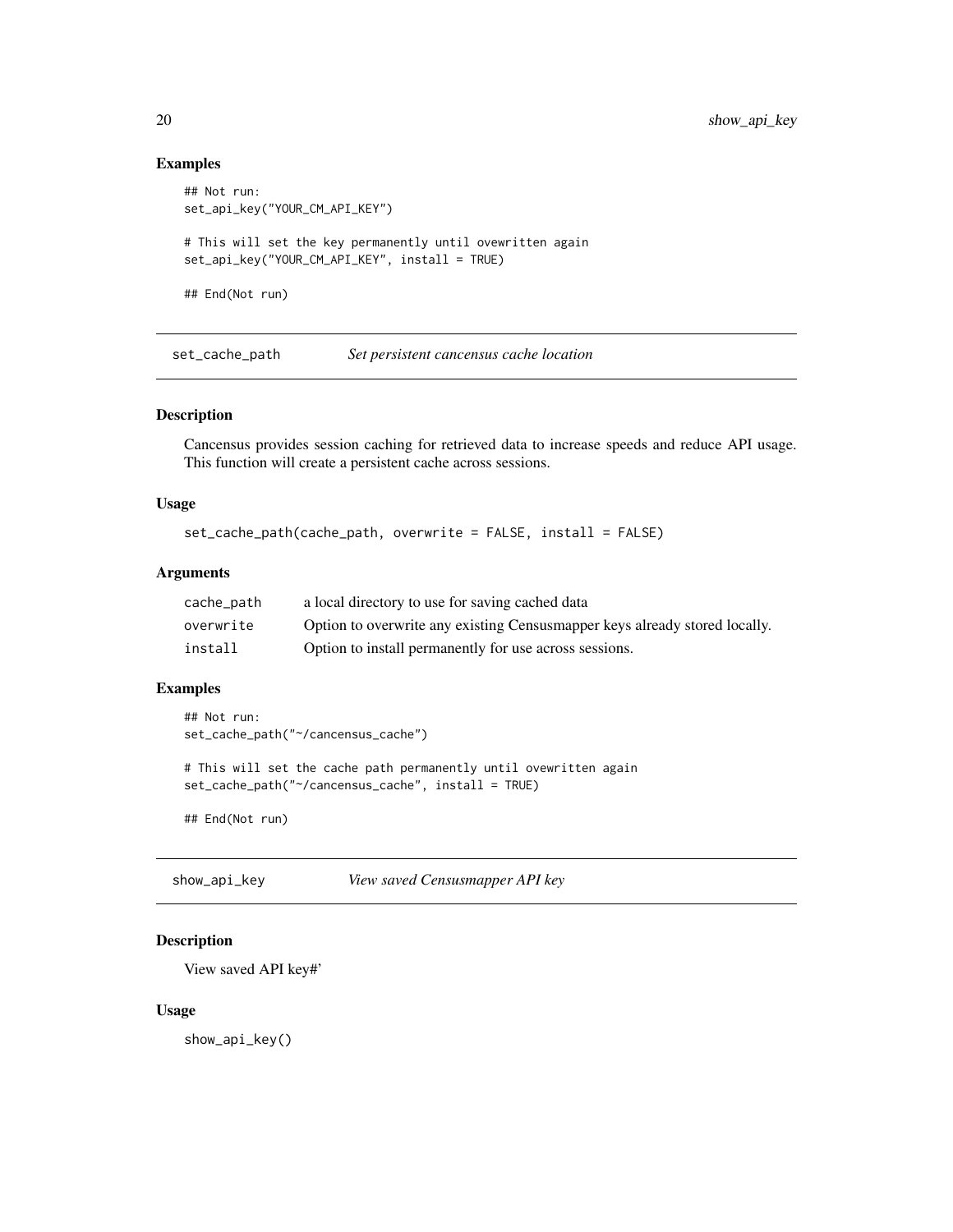<span id="page-20-0"></span>show\_cache\_path *View saved cache directory path*

# Description

View saved API key#'

# Usage

show\_cache\_path()